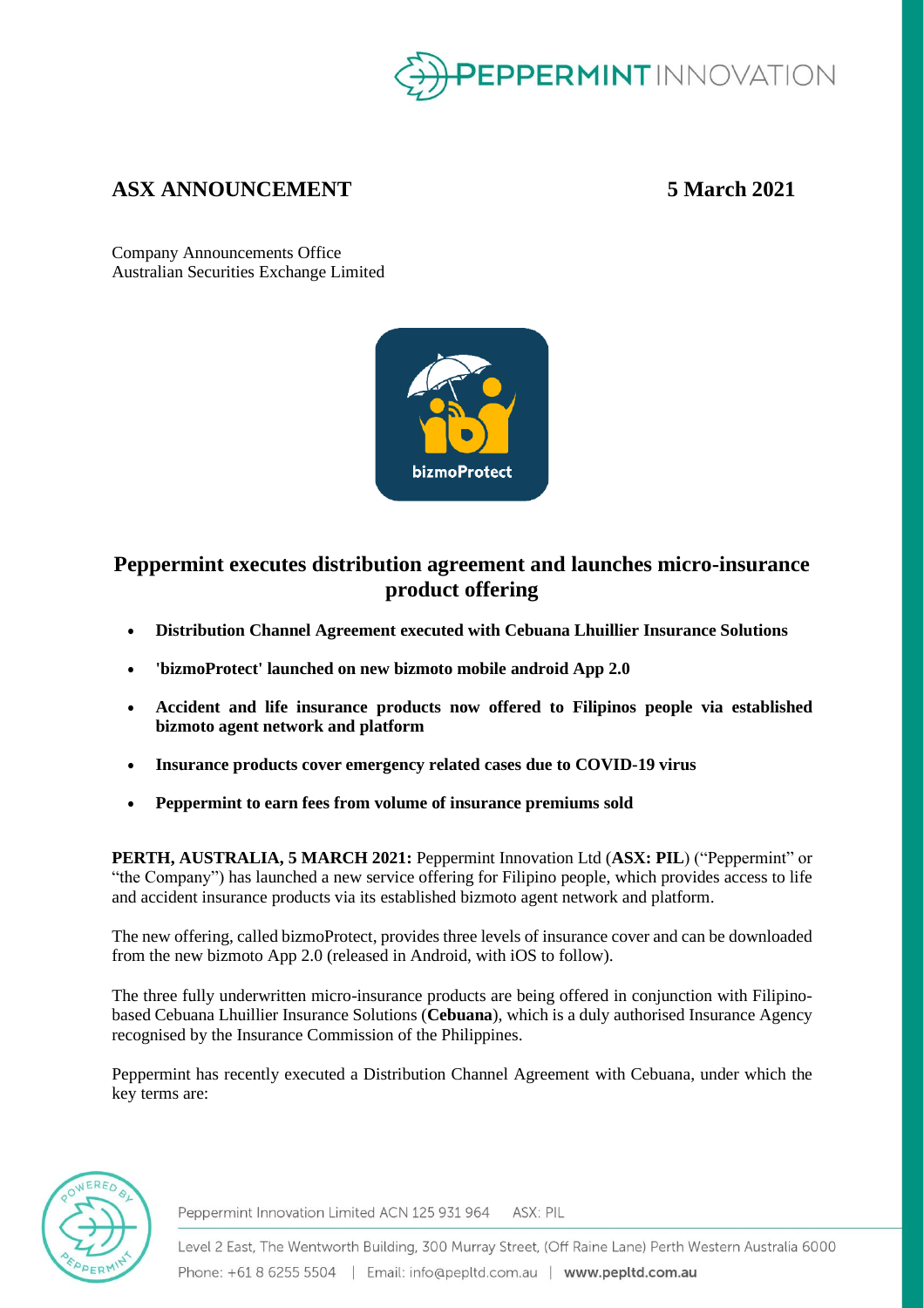

(a) Cebuana will be responsible for the supply of its insurance products and services to Peppermint, as well as provide marketing and sales materials to promote the services offered by Peppermint;

(b) Peppermint will be responsible for promoting the insurance products, collecting premiums, complying with KYC requirements and participating and co-operating in financial literacy campaigns;

(c) Peppermint will earn a 5 % service fee on all insurance premiums up to Php 50,000 and 10% service fee for all premiums of Php 50,001 and up, as well as a 60% share on product mark-up to serve as a network access fee on the 'Basic', 'Plus' and 'Prime' micro-insurance products; and

(d) the Agreement will remain valid until it is terminated or suspended for cause, or with written notice.

Through bizmoProtect, customers simply register their details, select the insurance product they want, complete the required forms and pay for the policy via the bizmoto agent network who process the transaction via the bizmoto micro enterprise platform.

Under the new offering, the insurance policies can be purchased on a monthly or annual basis.

The 'Basic' insurance product offers cover for accidental death, dismemberment and/or disablement. It also provides unlimited telephone access to medical advice and/or consultations from a customers' home.

The 'Plus' insurance product also offers accidental death, dismemberment and/or disablement, as well as cash assistance if an insured person's property is lost or damaged due to fire.

In addition to insurance cover for accidental death, dismemberment and/or disablement, the 'Prime' insurance product also provides cover for murder and unprovoked assault, fire cash assistance, accidental death burial benefit and a death benefit due to sickness.

Each of the policies cover emergency related cases due to the COVID-19 virus.

**Peppermint's Managing Director and CEO Chris Kain said:** "Offering accessible and affordable insurance products is an extremely important part of Peppermint's overall vision to deliver financial inclusion and social good to the Filipino people.

"Often, Filipino families only have one wage earner, and they live hand to mouth. If that person's ability to earn a wage is compromised, either through injury or sickness, then the whole family suffers.

"The aim of bizmoProtect is to deliver affordable and accessible accident and life insurance to Filipino people via our established bizmoto agent network using our new and improved bizmoto mobile App.

"bizmoProtect represents the first product to be launched within our targeted financial services business sector and means that our bizmoto ecosystem is now live across all of the four key targeted business sectors of mobile payments, eCommerce, delivery and logistics and financial services.

"We look forward to continuing to develop and evolve our bizmoto product offering - despite the trying times that we are experiencing due to COVID-19."



Peppermint Innovation Limited ACN 125 931 964 ASX: PIL